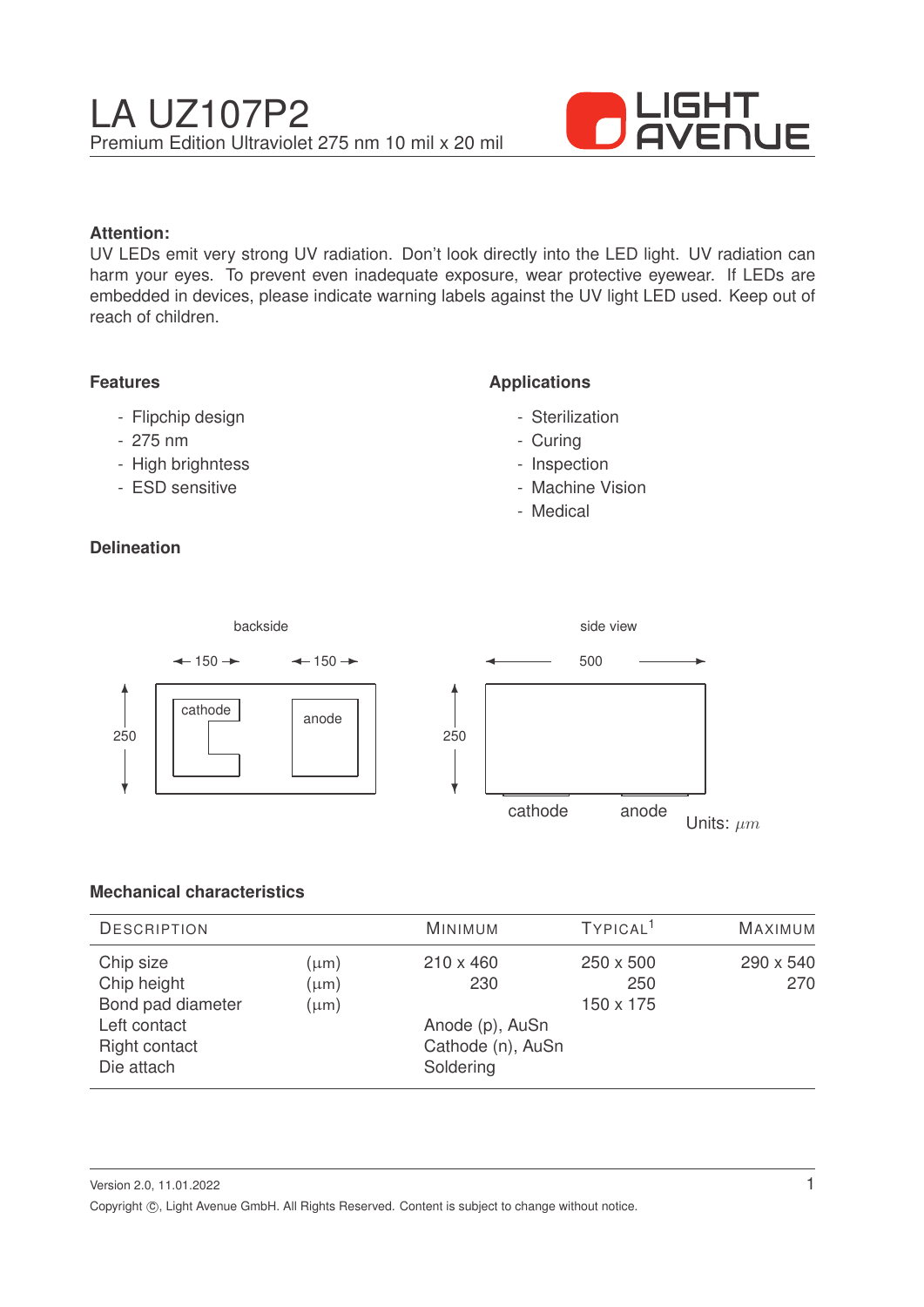

# Electro-optical characteristics ( $T_A = 25^{\circ} \text{C}$ )<sup>2</sup>

| PARAMETER       | <b>SYMBOL</b>    | <b>CONDITION</b>                   | MIN. | TVP <sup>1</sup> | MAX. | Unit |
|-----------------|------------------|------------------------------------|------|------------------|------|------|
| Forward voltage | $V_F$            | $I_F = 20 \text{ mA}$              | 4.50 |                  | 7.50 |      |
| Reverse voltage | $V_R$            | not designed for reverse operation |      |                  |      |      |
| Peak wavelength | $\lambda_{peak}$ | $I_F = 20 \text{ mA}$              | 270  |                  | 285  | nm   |
| Radiant power   | $\Phi_e$         | $I_F = 20 \text{ mA}$              | 1.0  | 3.0              |      | mW   |

# $\mathsf{Maximum}$  ratings  $(T_A = 25^{\circ} \mathsf{C})^3$

| PARAMETER                   | <b>SYMBOL</b> | VALUE.  | Unit         |
|-----------------------------|---------------|---------|--------------|
| Operating temperature range | $T_{op}$      | $-1070$ | $^{\circ}$ C |
| Forward current             | $1_F$         | 150     | mA           |
| Pulse current               | $_{IP}$       | 20      | mA           |
| Junction temperature        | $T_i$         | 80      | $^{\circ}$ C |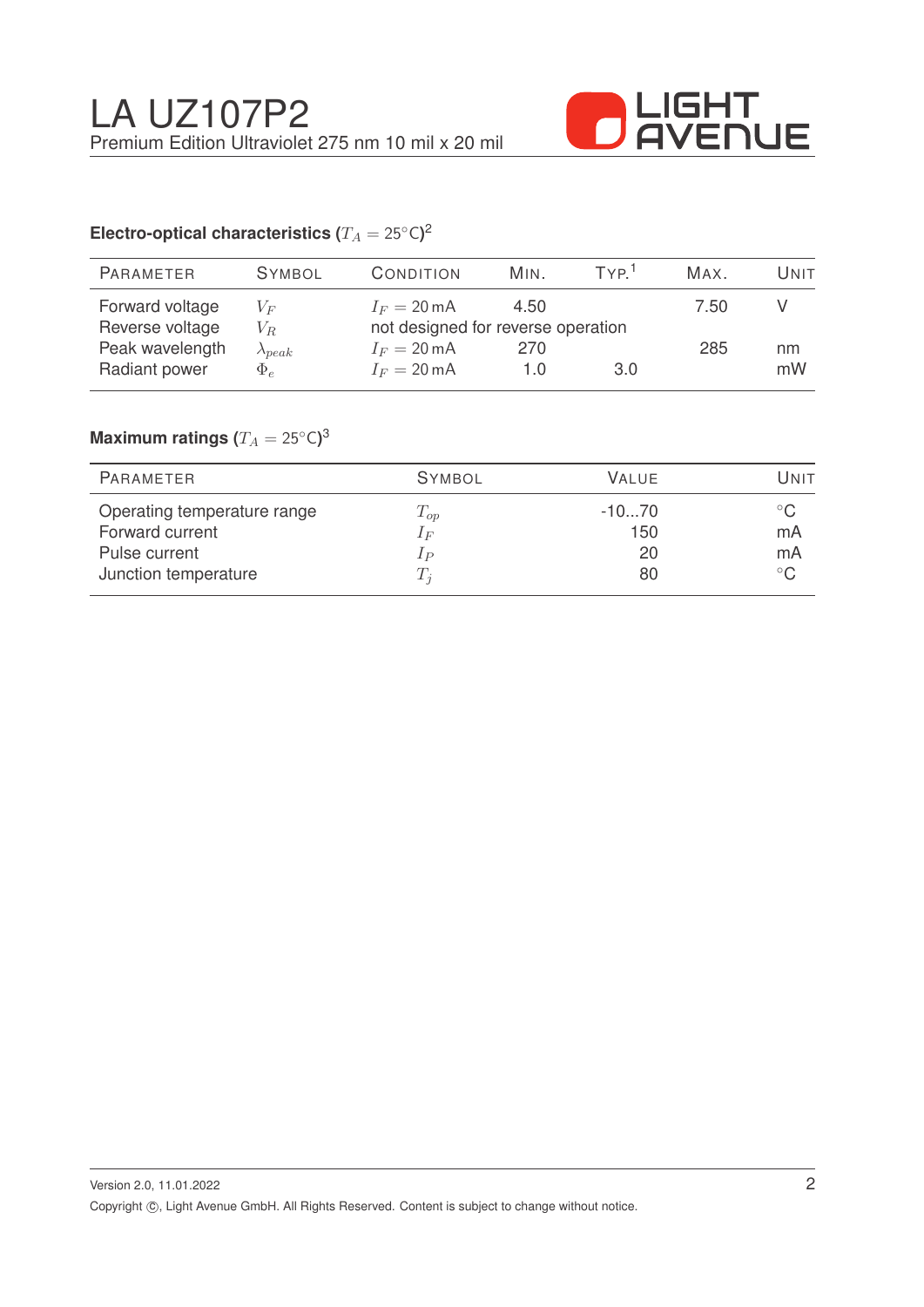

### **Handling and Storage Conditions**

Storage time for wafers in sealed condition is not limited by the die itself, but may be limited by the adhesion of the blue foil (storage ambient conditions:  $T_a = 15...30^{\circ}$ C; relative humidity: < 60%, vertical storage). Customer has to make sure that there is no glue from the adhesive foil on the backside either by a die shear test or by visual inspection of the backside before production. The hermetically sealed shipment lot shall be opened under temperature and moisture controlled cleanroom environment only. Customers have to follow the according rules for desposition as the material can be hazardous for humans and the environment. Chips are placed on a blue foil, which may contain the following substance in a concentration of circ.18% wt: Bis (2 ethyl(hexyl)phthalate) (DEHP) [CAS #: 117-81-7; EC # 204-211-0]. Dice have to be handled ESD sensitive.

#### **Packing**

Chips are placed on a blue foil inside a 6 inch ring or alternatively on a blue foil (mylar). For shipment the wafers of a shipment lot are arranged to stacks. Please use the recycling operators familiar to you. If required you can ask for our help. Please get in touch with your nearest sales office. By agreement we will take packing material back, if sorted. Transport costs of any kind must be paid by customers. For packing material that is returned to us unsorted or which we are not obliged to accept, any costs incurred will be invoiced to you.

#### **Design Objectives**

The chip design was developed and released based on the producer's standard assembly procedures and packaging. Bond strength properties are in accordance to MIL-STD-750D, method 2037. Whether the chip fits to the customer's products with its according die and wire bond procedures and packaging must be evaluated by the customer himself. If workability problems arise after this release a mutually conducted problem solving procedure has to be set up, if the chips are suspected of contributing to the problems.The chips are produced with best effort, but on chip level a subset of the chip characteristics can be determined only. Performance of the chip in the customer's products can only be determined by the customer himself.

#### **Returns and Complaints**

For complaints and returns of material a RMA-number is necessary. Samples for analysis purposes can be send to us without credit.

### **Shipping Conditions**

If not otherwise arranged, the "General Terms of Business of Light Avenue GmbH" apply for any shipment. If this document is not familiar to you, please request it at our nearest sales office.

Version 2.0, 11.01.2022 Copyright ©, Light Avenue GmbH. All Rights Reserved. Content is subject to change without notice.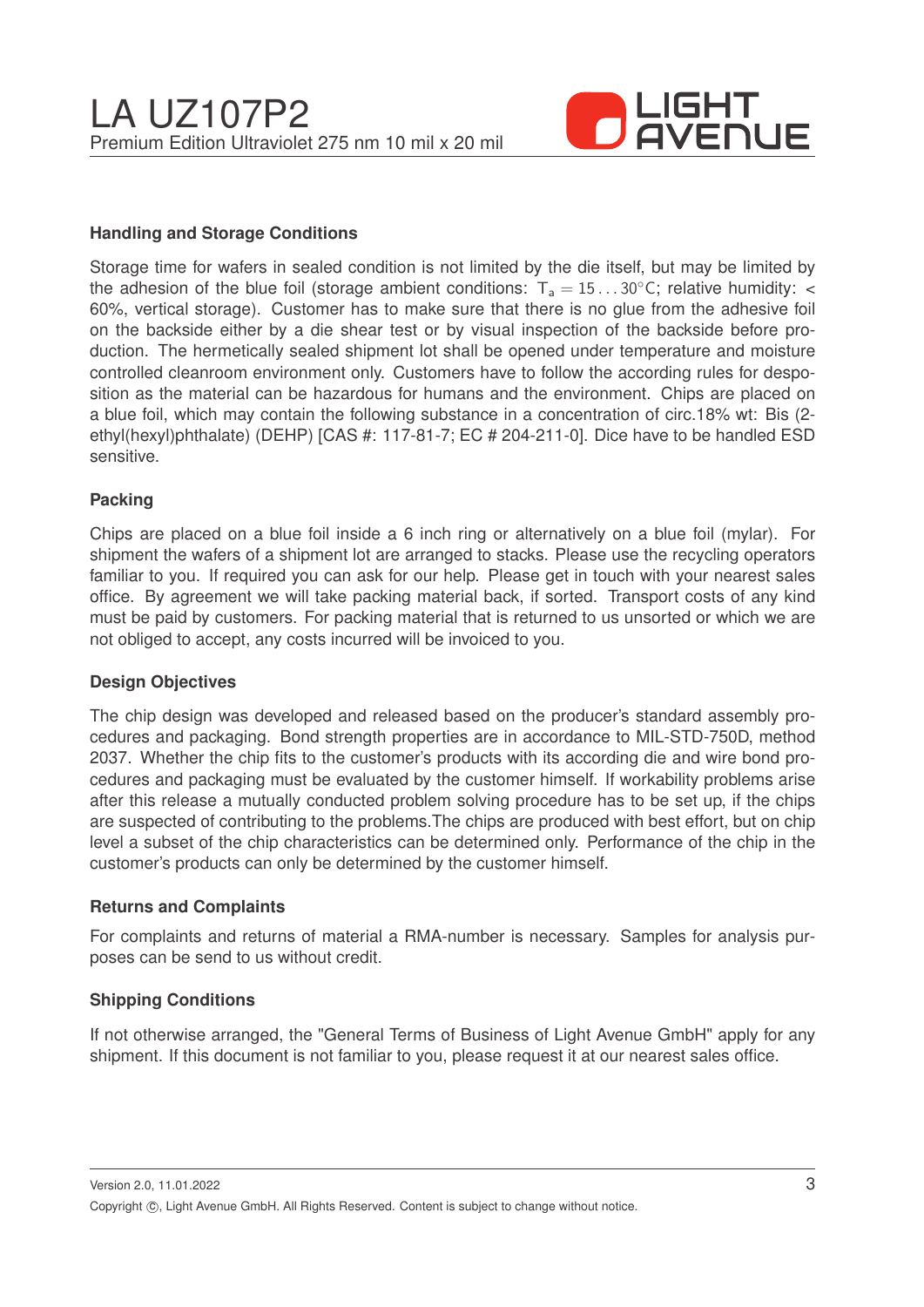

## **Disclaimer Attention please!**

- **Components used in life-support devices or systems must be expressly authorized for such purpose!**

Critical components<sup>4</sup> may only be used in life-support devices<sup>5</sup> or systems with the express written approval by us.

- All products, product specifications and data to improve reliability, function, design or otherwise are subject to change without notice .
- Light Avenue GmbH, its affiliates, agents, and employees, and all persons acting on its or their behalf, disclaim any and all liability for any errors, inaccuracies or incompleteness contained in any datasheet or in any other disclosure relating to any product. Light Avenue makes no warranty, representation or guarantee regarding the suitability of the products for any particular purpose or the continuing production of any product. To the maximum extent permitted by applicable law, Light Avenue disclaims (i) any and all liability arising out of the application or use of any product, (ii) any and all liability, including without limitation special, consequential or incidental damages, and (iii) any and all implied warranties, including warranties of fitness for particular purpose, non-infringement and merchantability. Statements regarding the suitability of products for certain types of applications are based on Light Avenue's knowledge of typical requirements that are often placed on Light Avenue's products in generic applications. Such statements are not binding statements about the suitability of products for a particular application. It is the customer's responsibility to validate that a particular product with the properties described in the product specification is suitable for use in a particular application. Parameters provided in datasheets and/or specifications may vary in different applications and performance may vary over time. All operating parameters, including typical parameters, must be validated for each customer application by the customer's technical experts. Product specifications do not expand or otherwise modify Light Avenue's terms and conditions of business, including but not limited to the warranty expressed therein. Except as expressly indicated in writing, Light Avenue's products are not designed for use in medical, life-saving, or life-sustaining applications or for any other application in which the failure of the Light Avenue product could result in personal injury or death. Customers using or selling Light Avenue products not expressly indicated for use in such applications do so at their own risk. Please contact authorized Light Avenue personnel to obtain written terms and conditions regarding products designed for such applications. No license, express or implied, by estoppel or otherwise, to any intellectual property rights is granted by this document or by any conduct of Light Avenue. Product names and markings noted herein may be trademarks of their respective owners.
- The information describes the type of component and shall not be considered as assured characteristics. Due to technical requirements components may contain dangerous substances. For information on the types in question please contact our Sales Organization.
- Lead free product RoHS compliant.
- The quality level of the final visual inspection shall comply to an AQL of 1.0 (according to MIL-STD-105E, level II), if the customer performes an incoming visual inspection of a shipment.